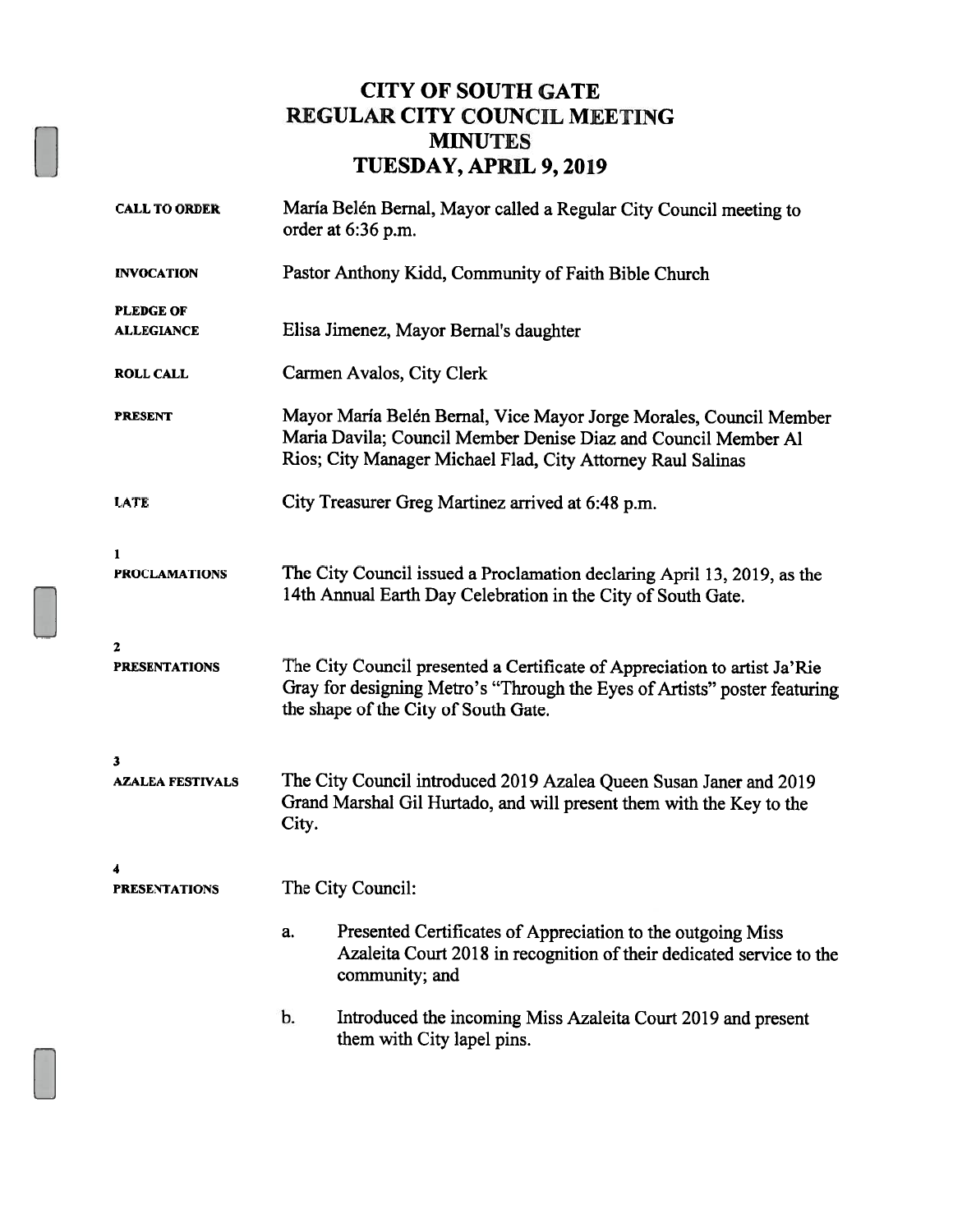| 5<br><b>PRESENTATIONS</b>         |                                                                                                                                                                                                                                                                                       | The City Council:                                                                                                                                                     |  |  |  |
|-----------------------------------|---------------------------------------------------------------------------------------------------------------------------------------------------------------------------------------------------------------------------------------------------------------------------------------|-----------------------------------------------------------------------------------------------------------------------------------------------------------------------|--|--|--|
|                                   | a.                                                                                                                                                                                                                                                                                    | Presented Certificates of Appreciation to the outgoing Miss South<br>Gate Court 2018 in recognition of their dedicated service to the<br>community; and               |  |  |  |
|                                   | b.                                                                                                                                                                                                                                                                                    | Introduced the incoming Miss South Gate Court 2019 and<br>presented them with a City lapel pin.                                                                       |  |  |  |
| 6<br><b>PRESENTATIONS</b>         | The City Council presented Certificates of Appreciation to the students of<br>the South Gate High School Leadership Class for their dedicated service<br>to the South Gate community during their senior year.                                                                        |                                                                                                                                                                       |  |  |  |
| <b>DEVIATE FROM</b><br>THE AGENDA | At this time, there being no objections, Mayor Bernal stated that item 10<br>would be considered out of its regular agenda order.                                                                                                                                                     |                                                                                                                                                                       |  |  |  |
| 10<br><b>CENSUS</b>               | The City Council unanimously adopted Resolution No. $7853$ entitled $-A$<br>Resolution of the City Council of the City of South Gate in support of an<br>accurate 2020 Census of the Southeast Los Angeles region by motion of<br>Mayor Bernal and seconded by Council Member Davila. |                                                                                                                                                                       |  |  |  |
| 7<br><b>CITY COUNCIL</b>          | The City Council approved A and B:                                                                                                                                                                                                                                                    |                                                                                                                                                                       |  |  |  |
|                                   | a.                                                                                                                                                                                                                                                                                    | Re-organized by nominating and selecting a new Mayor and Vice<br>Mayor for a one year term; the selection was ratified by a majority<br>vote of the City Council; and |  |  |  |
|                                   | b.                                                                                                                                                                                                                                                                                    | The Oaths of Office were administered to the newly selected<br>Mayor and Vice Mayor.                                                                                  |  |  |  |
|                                   | Mayor Bernal made a motion to nominate Council Member Rios as Mayor<br>and Council Member Diaz as Vice Mayor. The motion died due to lack of<br>support.                                                                                                                              |                                                                                                                                                                       |  |  |  |
|                                   | Vice Mayor Morales was selected as Mayor by motion of Council<br>Member Rios and seconded by Mayor Bernal. Vice Mayor Morales<br>abstained.                                                                                                                                           |                                                                                                                                                                       |  |  |  |
|                                   |                                                                                                                                                                                                                                                                                       | ROLL CALL: Mayor Bernal, yes; Vice Mayor Morales, abstained;<br>Council Member Diaz, yes; Council Member Rios, yes; Council Member<br>Davila, yes.                    |  |  |  |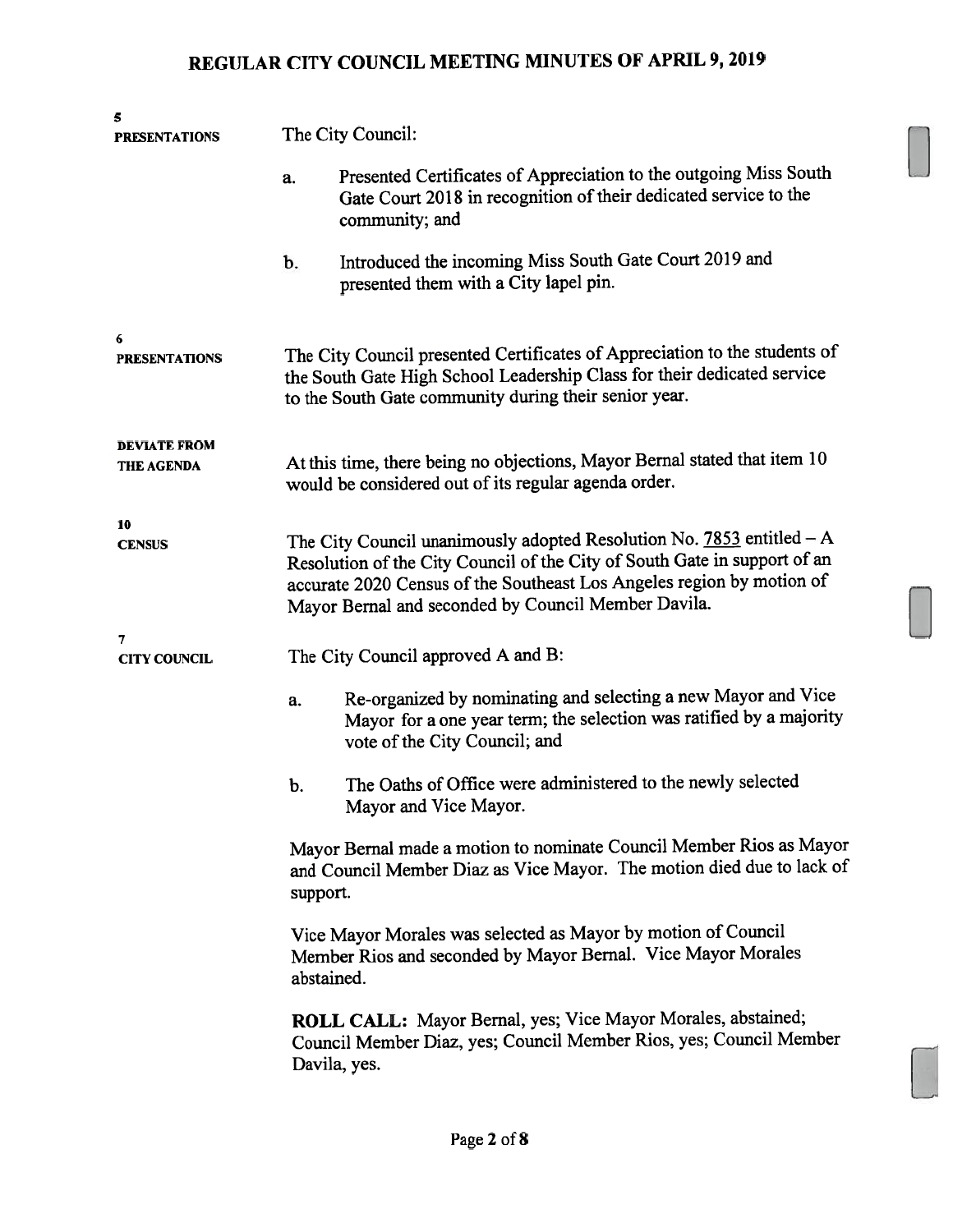| 7                                              |                                                                                                                                                                                                                                                                                                                   |
|------------------------------------------------|-------------------------------------------------------------------------------------------------------------------------------------------------------------------------------------------------------------------------------------------------------------------------------------------------------------------|
| <b>CITY COUNCIL CONT'D</b>                     | Council Member Diaz was selected as Vice Mayor by motion of Council<br>Member Davila and seconded by Council Member Bernal.                                                                                                                                                                                       |
|                                                | ROLL CALL: Mayor Morales, yes; Council Member Diaz, abstained;<br>Council Member Bernal, yes; Council Member Rios, yes; Council<br>Member Davila, yes.                                                                                                                                                            |
| <b>RECESS</b>                                  | The City Council recessed at 8:14 p.m., and reconvened at 8:27 p.m., with<br>5 Members of Council present.                                                                                                                                                                                                        |
| 8                                              |                                                                                                                                                                                                                                                                                                                   |
| <b>APPOINTMENTS</b><br><b>CITY COMMISSIONS</b> | The City Council made the following appointments to City Commissions<br>and Committees; the appointments were ratified by a majority vote of the<br>City Council.                                                                                                                                                 |
|                                                | Vice Mayor Diaz appointed Robert Montalvo as her representative on the<br>Parks and Recreation Commission seconded by Council Member Davila.                                                                                                                                                                      |
| 9                                              |                                                                                                                                                                                                                                                                                                                   |
| <b>APPOINTMENTS</b><br><b>OUTSIDE BOARDS</b>   | The City Council made the following appointments to outside boards and<br>agencies; the appointments were ratified by a majority vote of the City<br>Council.                                                                                                                                                     |
|                                                | Council Member Bernal was appointed City Council Auditor by motion of<br>Mayor Morales and seconded by Council Member Bernal.                                                                                                                                                                                     |
|                                                | Mayor Morales was appointed as representative to the County Sanitation<br>District and Vice Mayor Diaz was appointed as alternate by motion of<br>Mayor Morales and seconded by Council Member Bernal. The vote was 4<br>to 1 with Mayor Morales abstaining.                                                      |
|                                                | Council Member Davila was appointed as representative to the Gateway<br>Cities Council of Governments Board of Directors and Council Member<br>Rios was appointed as alternate by motion of Mayor Morales and<br>seconded by Council Member Bernal. The vote was 4 to 1 with Council<br>Member Davila abstaining. |
|                                                | Vice Mayor Diaz was appointed as trustee to the Greater Los Angeles<br>County Vector Control District by motion of Mayor Morales and seconded<br>by Council Member Bernal. The vote was 4 to 1 with Vice Mayor Diaz<br>abstaining.                                                                                |
|                                                | Council Member Rios was appointed as representative to the HUB Cities<br>Consortium and Vice Mayor Diaz was appointed as alternate by motion of<br>Mayor Morales and seconded by Council Member Bernal. The vote was 4<br>to 1 with Council Member Rios abstaining.                                               |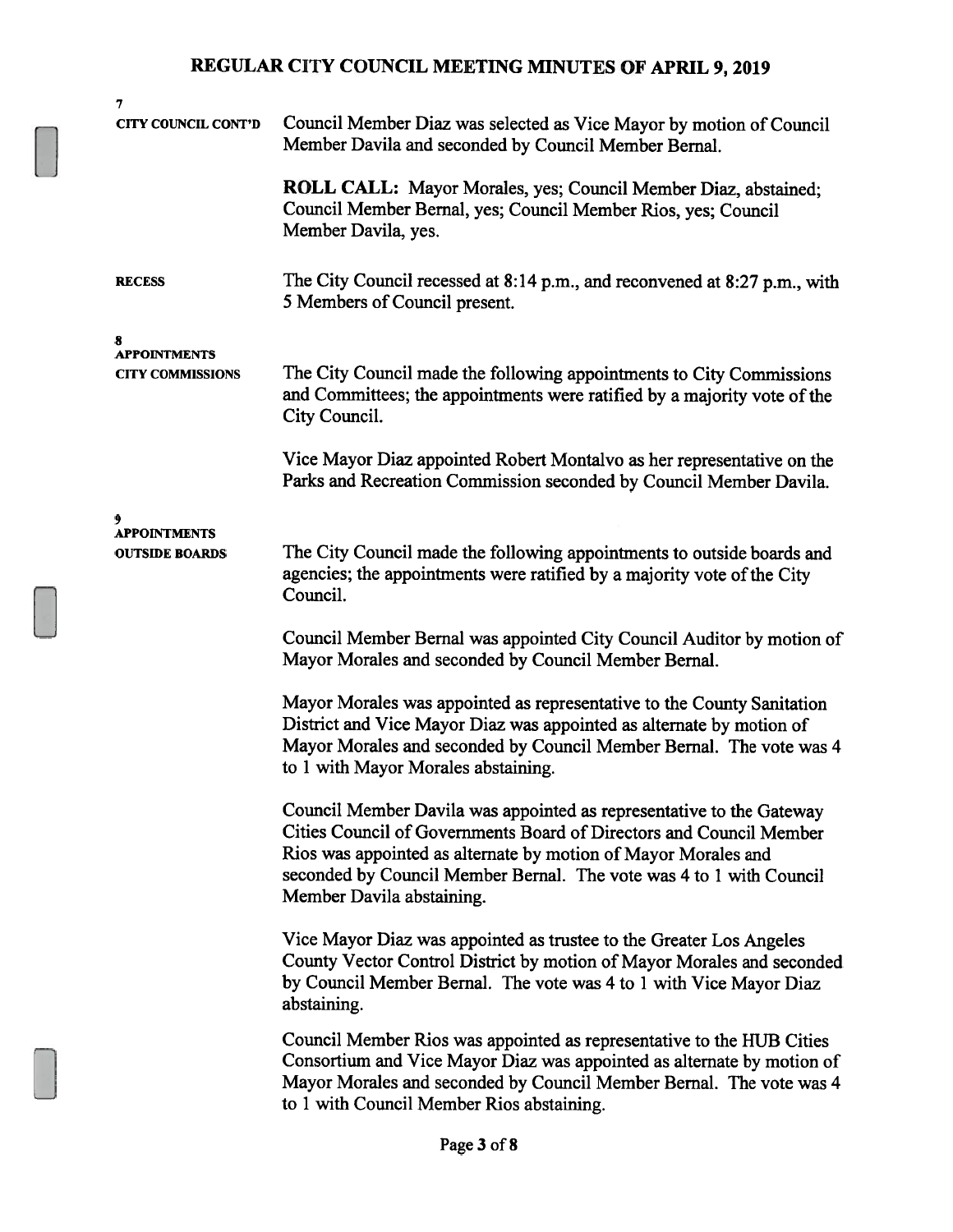9 APPOINTMENTS OITTSIDE BOARDS

cor'n Council Member Bernal was appointed as representative to the Independent Cities Association (ICA) and Council Member Davila was appointed as alternate by motion of Mayor Morales and seconded by Council Member Bernal.

> Council Member Davila was appointed as representative to the Independent Cities Finance Authority and Council Member Rios was appointed as alternate by motion of Mayor Morales and seconded by Council Member Bernal. The vote was 4 to 1 with Council Member Davila abstaining.

Council Member Davila was appointed as representative to the Independent Cities Risk Management Authority (ICRMA) and Nellie Cobos, Deputy Director of Administrative Services/Human Resources and Risk Management as alternate by motion of Mayor Morales and seconded by Council Member Bernal.

Council Member Bernal was appointed as representative to the League of California Cities and Vice Mayor Diaz was appointed as alternate by motion of Mayor Morales and seconded by Council Member Bernal.

Council Member Bernal was appointed as representative to the Southeast Water Coalition Joint Powers Authority and Council Member Davila was appointed as alternate by motion of Mayor Morales and seconded by Council Member Bernal. The vote was 4 to 1 with Council Member Bernal abstaining.

Council Member Davila was appointed as representative to the Southern California Association of Governments (SCAG) and Council Member Bernal was appointed as alternate by motion of Mayor Morales and seconded by Council Member Bernal. The vote was <sup>4</sup> to <sup>1</sup> with Council Member Davila abstaining.

Council Member Davila was appointed as representative to the Eco-Rapid Transit (OLDA) and Council Member Rios as alternate by motion of Mayor Morales and seconded by Council Member Bernal. The vote was <sup>4</sup> to 1 with Council Member Davila abstaining.

Mayor Morales was appointed as representative to the Los Angeles County City Selection Committee and Vice Mayor Diaz was appointed as alternate by motion of Mayor Morales and seconded by Council Member Bernal.

LI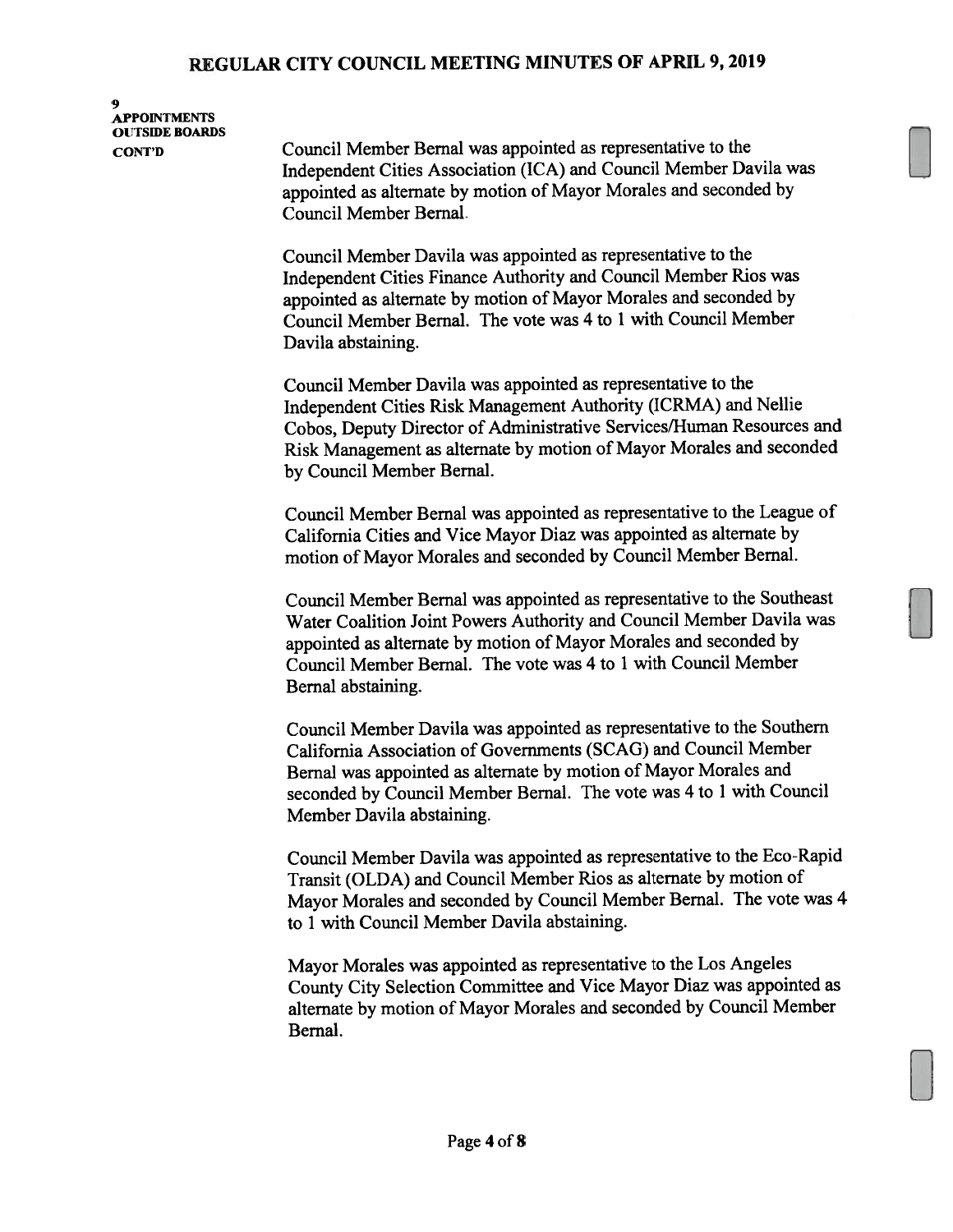9 APPOINTMENTS OUTSIDE BOARDS

C0NT'D Mayor Morales was appointed as representative to the California Contract Cities Association (CCCA) and Council Member Rios was appointed as alternate by motion of Mayor Morales and seconded by Council Member Bernal.

> Council Member Davila was appointed as representative to the School Safety Collaborative and Vice Mayor Diaz was appointed as alternate by motion of Mayor Morales and seconded by Council Member Bernal.

Council Member Davila was appointed as representative to the 1-710 EIR/EIS Project Committee by motion of Mayor Morales and seconded by Council Member Bernal. The vote was 4 to <sup>1</sup> with Council Member Davila abstaining.

Council Member Davila was appointed as representative to the Atlantic Ave/Blvd Corridor Cities Committee by motion of Mayor Morales and seconded by Council Member Bernal. The vote was 4 to <sup>1</sup> with Council Member Davila abstaining.

Vice Mayor Diaz was appointed as representative to the Southeast Community Development Corporation (SCDC) by motion of Mayor Morales and seconded by Council Member Bernal.

# COMMENTS FROM

THE AUDIENCE Greg Martinez, 2603 Ohio Avenue commented on the low voter turnout at the last election and is interested in strategies of what can we do, as elected officials, to increase voter turnout. He said that Public Works and the Police Department removed a homeless encampment and now the problem is that the homeless encampment has just moved down the street to Ardmore Avenue between Long Beach Boulevard and Santa Fe Avenue. We need to find a more permanent solution. He also informed the City Council that he will be out of the City next week attending the City Treasurer's conference.

> Andy Kim, Gracias Music Foundation invited everyone to the Easter Cantata in Long Beach and provided information on her organization.

Mario Dominguez Jr., 10607 San Miguel Avenue spoke about the shooting that took place in January on Paramount Boulevard and asked the Council to consider placing onboard cameras on police vehicles and body cameras for the officers.

Virginia Johnson, 5751 McKinley Avenue congratulated Mayor Morales and Vice Mayor Diaz on their new appointments. About a year ago she reported a mattress truck on Garfield Avenue and Main Street. It's parked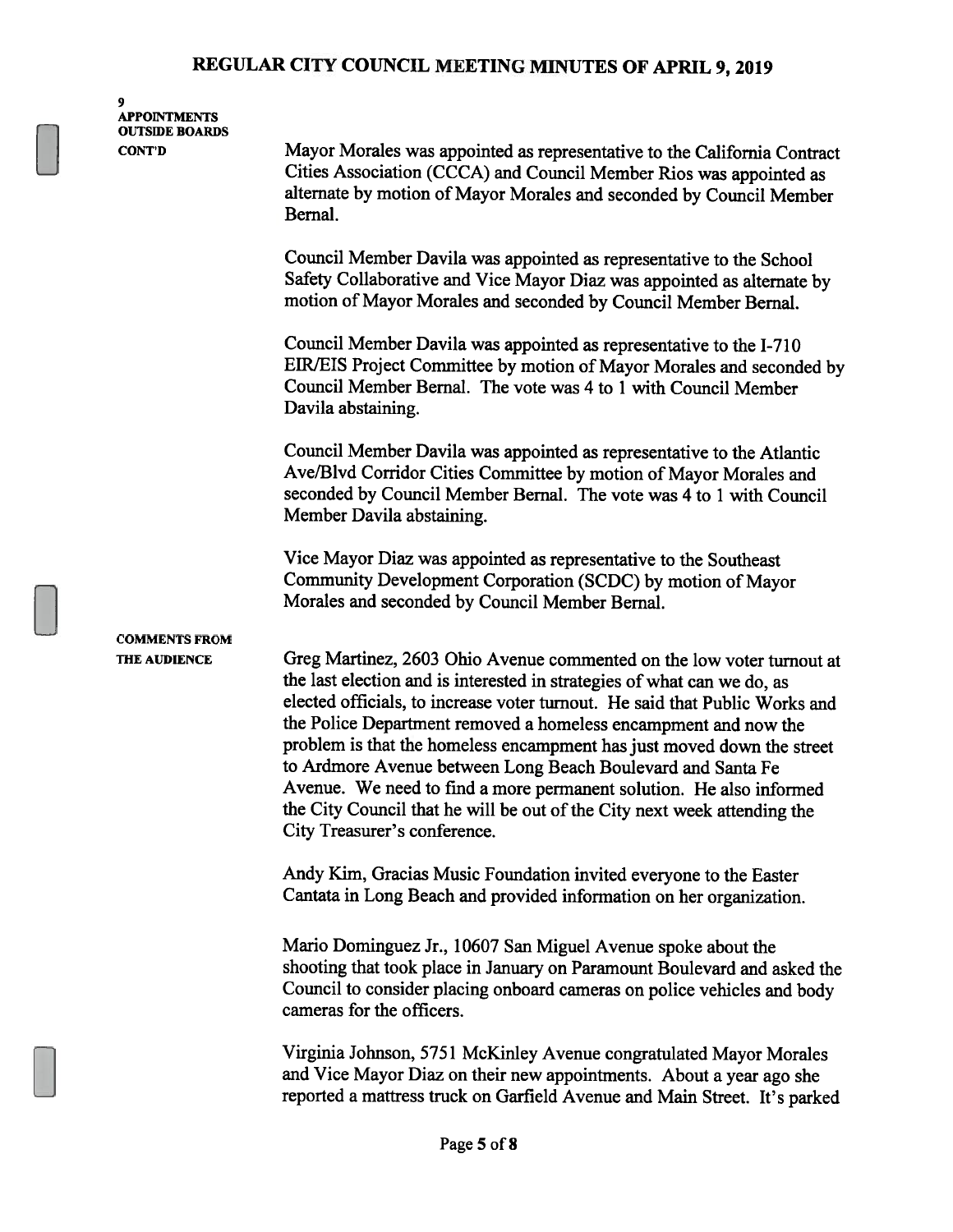### COMMENTS FROM

THE AUDIENCE CONT'D in <sup>a</sup> two hour zone and is there for months. Finally it moved but now it's back and has been there for three weeks. She reported it about <sup>a</sup> week and <sup>a</sup> half ago. After reporting it, he moved the truck but now it is has been back for the past week. She is concerned that if the City doesn't handle the problem, he will again be flying balloons and selling mattresses from the back of the truck.

> Nick Godoy, <sup>8611</sup> San Gabriel Avenue spoke on the possible renaming of the Coliseum and left literature with the City Clerk to provide to the City Council. He said that Public Works fixed the potholes that he reported at the last City Council meeting and that he spoke with August in the Police Department about <sup>a</sup> BMW that parks in the red across from <sup>8625</sup> San Gabriel. He is concerned that the driver will hit <sup>a</sup> child. He has concerns that people accep<sup>t</sup> positions on dais and then they never show up or they are going somewhere else for political advancements. If you can't fulfill the obligation then you shouldn't run.

#### REPORTS AND COMMENTS

FROM CITY OFFICIALS Carmen Avalos, City Clerk congratulated Mayor Morales and Vice Mayor Diaz on their new appointments. The County is very much aware of low voter turnout especially for Special Elections and they are looking at possibly having <sup>a</sup> bill come forward this next year in regards to Special Elections being held on specific dates to minimize the voter turn-out costs. We spen<sup>d</sup> between \$100 - \$200 per registered voter and they don't show up. She will be attending a meeting on April 23<sup>rd</sup> with the County that will address some of these issues. Ms. Avalos informed the City Council that she will be on vacation next week and wished everyone <sup>a</sup> wonderful Easter.

> Council Member Bernal attended the County Sanitation meeting <sup>a</sup> couple weeks ago and is happy to repor<sup>t</sup> that the personne<sup>l</sup> committee was going to meet after that meeting. She is hoping that the labor negations will be getting some goo<sup>d</sup> news. The County Sanitation is also participating in our Earth Day event.

Council Member Rios congratulated Mayor Bernal for <sup>a</sup> fabulous year and raising important questions where he found himself aligning with her on many of the issues. He also congratulated Mayor Morales on his appointment. He attended the Eco Rapid tour this pas<sup>t</sup> weekend to ride the Metro to Pasadena, Culver City, and USC and is excited to see the possibilities coming to South Gate as we will also be getting stops in the future. He also attended the NALEO Public Policy on Workforce and he attended Supervisor Solis's luncheon honoring Cesar Chavez. We had the Master River Plan here and the project includes 51 miles of investment. Council Member Rios thanked everyone for attending the groundbreaking at East Los Angeles College.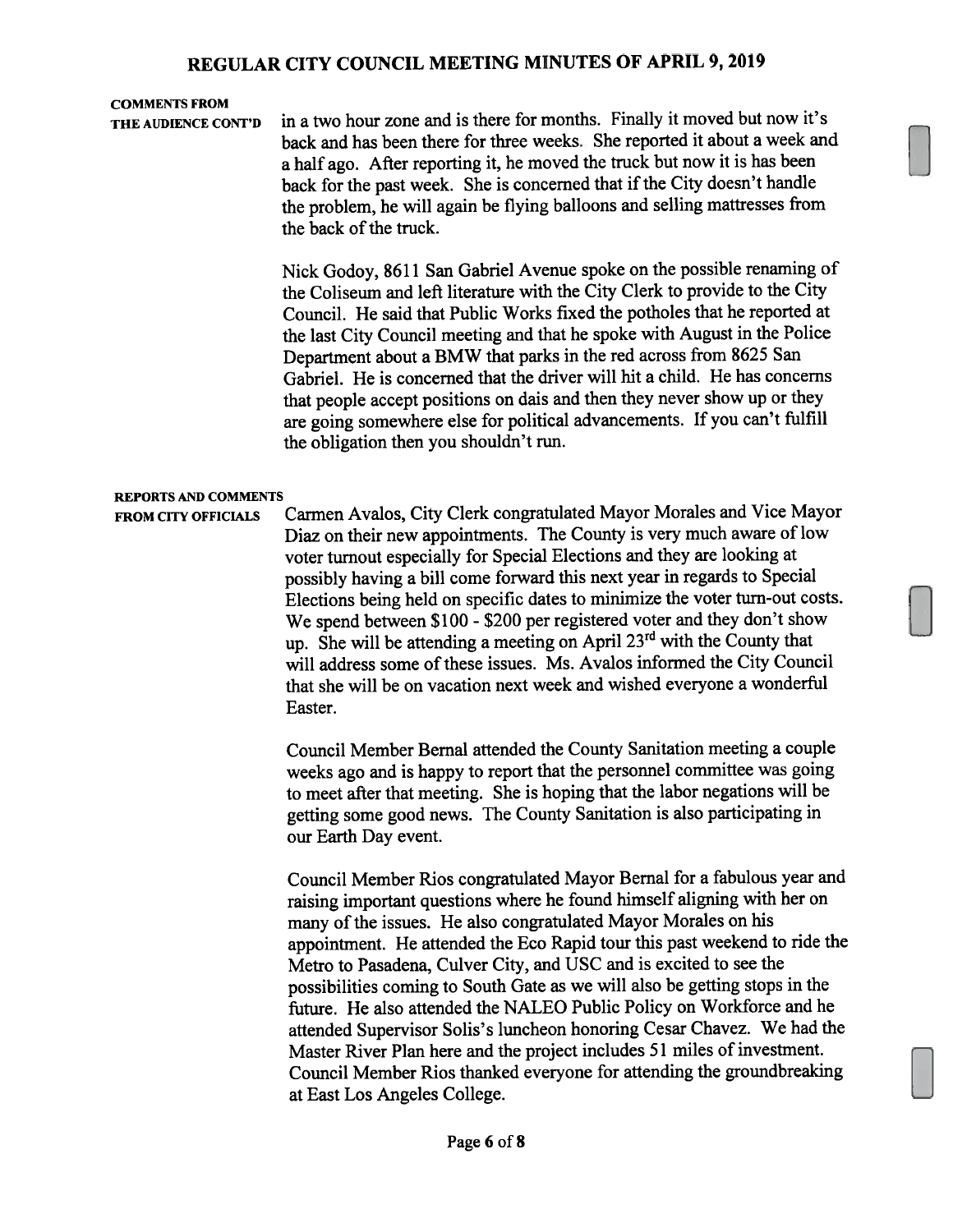| <b>REPORTS AND COMMENTS</b><br><b>FROM CITY OFFICIALS</b> |                                                                                                                                                                                                                                                                                                                                                                                                                                                                                                                                                                                                          |                                                                                                                                                                                             |  |  |  |
|-----------------------------------------------------------|----------------------------------------------------------------------------------------------------------------------------------------------------------------------------------------------------------------------------------------------------------------------------------------------------------------------------------------------------------------------------------------------------------------------------------------------------------------------------------------------------------------------------------------------------------------------------------------------------------|---------------------------------------------------------------------------------------------------------------------------------------------------------------------------------------------|--|--|--|
| <b>CONT'D</b>                                             | Vice Mayor Diaz attended the California League of Cities Conference,<br>where she is a part of the Environmental Quality Committee. The focus<br>this year is on recycling. Along with Council Member Bernal she<br>attended the WELL conference in Long Beach and will be out in San Jose<br>with the same program. This past election brought together, Mayor<br>Solache of Lynwood, Vice Mayor Ana Maria Quintana of Bell and<br>herself. They all agree we need to unite as the South East. Our goal is to<br>bring the needs and wants of our community to Sacramento and<br>Washington DC as well. |                                                                                                                                                                                             |  |  |  |
|                                                           | Mayor Morales attended a meeting in the Los Angeles River as a board<br>member of the Rivers and Mountains Conservancy where we met the<br>California Secretary of Natural Resources. April 17th will be his last board<br>meeting as the President of the California League of Contract Cities and it<br>will be hosted at the Los Angeles River at the confluence point.                                                                                                                                                                                                                               |                                                                                                                                                                                             |  |  |  |
| <b>CONSENT CALENDAR</b>                                   | Agenda Items 11 and 12 were approved by motion of Mayor Morales and<br>seconded by Council Member Rios. Item 10 was pulled for discussion.                                                                                                                                                                                                                                                                                                                                                                                                                                                               |                                                                                                                                                                                             |  |  |  |
| 11<br><b>CIRCLE PARK</b>                                  | calendar.                                                                                                                                                                                                                                                                                                                                                                                                                                                                                                                                                                                                | The City Council unanimously approved A, B, C, and D during consent                                                                                                                         |  |  |  |
|                                                           | a.                                                                                                                                                                                                                                                                                                                                                                                                                                                                                                                                                                                                       | Approved an Agreement (Contract No. 3518) with All American<br>Asphalt to construct the Circle Park Driveway, City Project No.<br>634-PRK (Project), in the amount not-to-exceed \$268,576; |  |  |  |
|                                                           | c.                                                                                                                                                                                                                                                                                                                                                                                                                                                                                                                                                                                                       | Appropriated \$115,860 in Los Angeles County Proposition A<br>Maintenance & Servicing Funds to Account No. 311-790-39-9472<br>to fully fund the Project;                                    |  |  |  |
|                                                           | d.                                                                                                                                                                                                                                                                                                                                                                                                                                                                                                                                                                                                       | Authorized the Mayor to execute the Agreement in a form<br>acceptable to the City Attorney; and                                                                                             |  |  |  |
|                                                           | e.                                                                                                                                                                                                                                                                                                                                                                                                                                                                                                                                                                                                       | Approved the Notice of Exemption for the construction of the<br>Project and direct the City Clerk to file it with the Los Angeles<br>County Recorder's Office.                              |  |  |  |